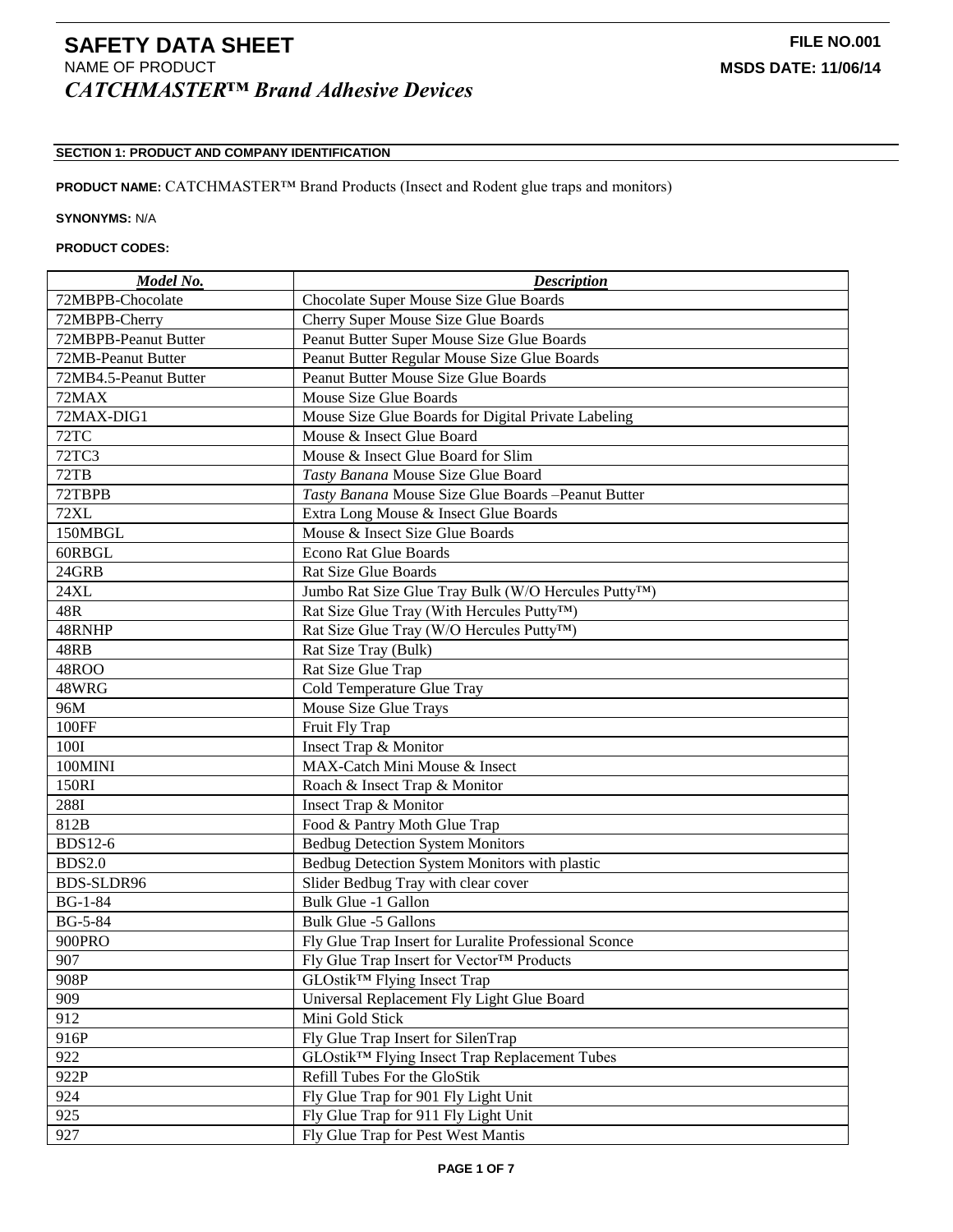| Model No. | <b>Description</b>                       |
|-----------|------------------------------------------|
| 928       | Fly Glue Trap for 910 Flu Light Unit     |
| 930       | <b>Spider WebTM</b> Fly Glue Trap        |
| 948       | Fly Glue Trap w/Multi-Bait Attractant    |
| 960PLL    | Fly Glue Trap Insert for P&L Open Air 80 |
| 961PLL    | Fly Glue Trap Insert for P&L Open Air 30 |
| 962       | Large Gold Stick                         |
| 9144B4    | Scented Bug & Fly Catcher Bulk Packed    |
| 9144M4    | Scented Bug & Fly Catcher Display Box    |

**MANUFACTURER:** AP&G Co., Inc.

**DIVISION: United States** 

**ADDRESS:** 170 53rd Street, Brooklyn, NY 11232

**EMERGENCY PHONE:** (718) 492-3648 **FAX PHONE:** (718) 439-0039

**CHEMICAL NAME:** N/A **CHEMICAL FAMILY:** N/A **CHEMICAL FORMULA:** N/A

**PRODUCT USE:** Rodent and Insect Monitoring Devices **PREPARED BY:** AP&G Co., Inc.

**SECTION 1 NOTES:**

#### **SECTION 2: HAZARDS IDENTIFICATION**

**Product is Non-Hazardous**

#### **EMERGENCY OVERVIEW:**

**ROUTES OF ENTRY:**

| <b>ROUTES OF ENTRY</b> | <b>POTENTIAL HEALTH EFFECTS</b> |
|------------------------|---------------------------------|
| <b>EYES</b>            | N/A                             |
| <b>SKIN</b>            | N/A                             |
| INGESTION              | N/A                             |
| <b>INHALATION</b>      | N/A                             |

#### **POTENTIAL HEALTH EFFECTS**

| ACUTE HEALTH HAZARDS         | <b>None</b> |
|------------------------------|-------------|
| CHRONIC HEALTH HAZARDS       | <b>None</b> |
| MEDICAL CONDITIONS GENERALLY | <b>None</b> |
| AGGRAVATED BY EXPOSURE       |             |

#### **CARCINOGENICITY:**

| <b>AGENCY</b> | <b>None</b> |
|---------------|-------------|
| <b>OSHA</b>   | <b>None</b> |
| <b>ACGIH</b>  | <b>None</b> |
| <b>NTP</b>    | <b>None</b> |
| <b>IARC</b>   | <b>None</b> |
| <b>OTHER</b>  | <b>None</b> |

#### **SECTION 2 NOTES:**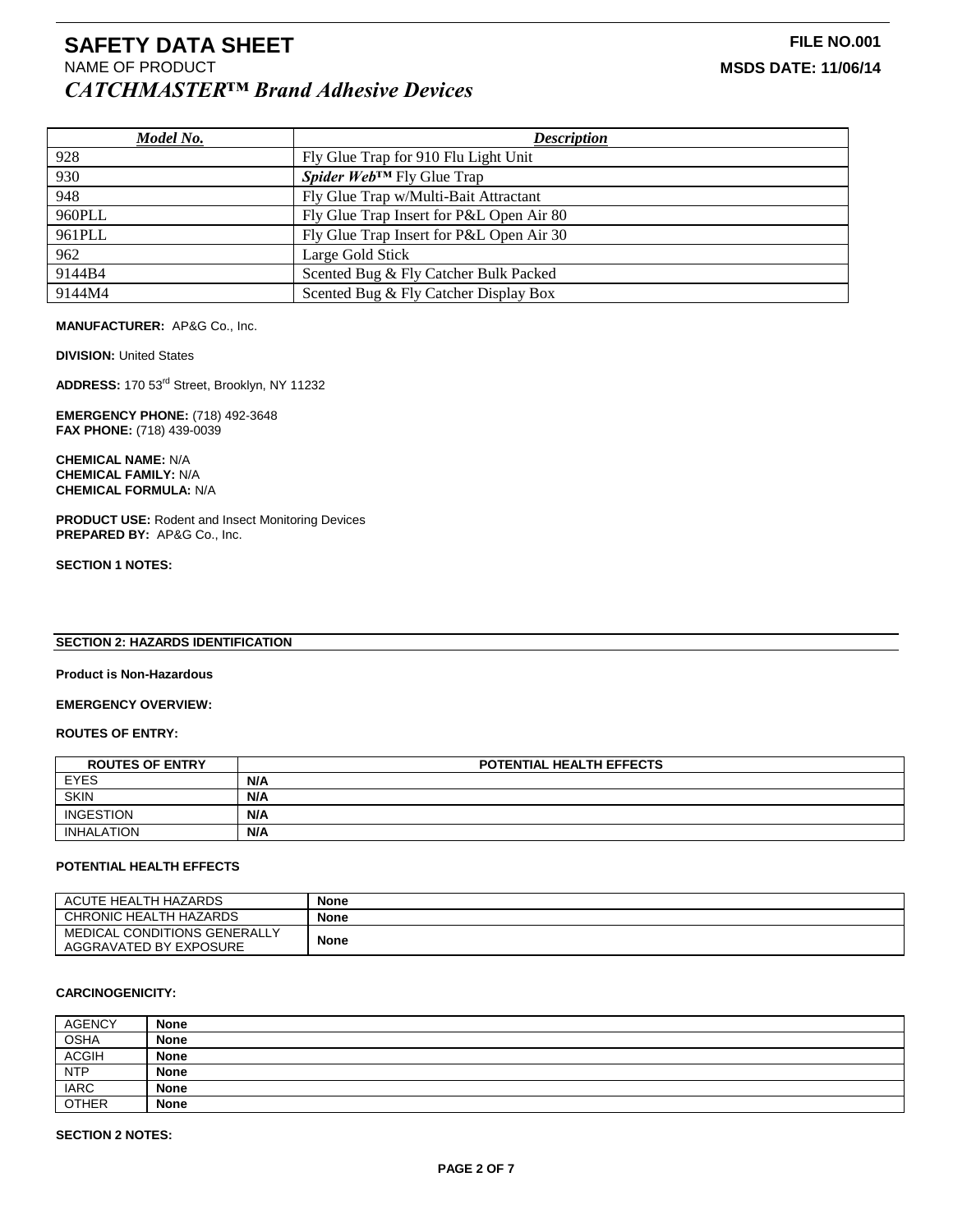# **SECTION 3: COMPOSITION/INFORMATION ON INGREDIENTS**

|                      | ppm                     | mg/m <sup>3</sup>       |
|----------------------|-------------------------|-------------------------|
| OSHA PEL-TWA         | <b>None Established</b> | <b>None Established</b> |
| <b>OSHA PEL STEL</b> | <b>None Established</b> | <b>None Established</b> |
| OSHA PEL CEILING     | <b>None Established</b> | <b>None Established</b> |
| ACGIH TLV-TWA        | <b>None Established</b> | <b>None Established</b> |
| ACGIH TLV STEL       | <b>None Established</b> | <b>None Established</b> |
| ACGIH TLV CEILING    | <b>None Established</b> | <b>None Established</b> |

#### **SECTION 3 NOTES:**

#### **SECTION 4: FIRST AID MEASURES**

| <b>EYES</b>       | Flush with cool water for at least 15 minutes, contact a physician                                              |
|-------------------|-----------------------------------------------------------------------------------------------------------------|
| <b>SKIN</b>       | Remove glue with mineral spirits or vegetable oil. Wash skin with soap and water.                               |
|                   | Call a physician or emergency phone number immediately. Do not give anything by mouth or induce vomiting unless |
| <b>INGESTION</b>  | instructed by physician                                                                                         |
| <b>INHALATION</b> | N/A                                                                                                             |

#### **NOTES TO PHYSICIANS OR FIRST AID PROVIDERS:**

**NONE**

**SECTION 4 NOTES:**

## **SECTION 5: FIRE-FIGHTING MEASURES**

| <b>LIMITS IN</b><br>(% BY VOLUME)<br><b>AIR</b><br>-AMMABLE |     |  |
|-------------------------------------------------------------|-----|--|
| I<br>.                                                      | N/A |  |
| LOWER                                                       | N/A |  |

| <b>FLACU BOILT</b><br>JIF |                              |
|---------------------------|------------------------------|
| .                         | $\overline{a}$<br><u>тс.</u> |
|                           | ኅብ<br>210                    |

#### **METHOD USED:**

| .<br>$\sim$<br>DIGNITION<br><b>IEMPERAIURE</b><br>n. |     |  |
|------------------------------------------------------|-----|--|
| $\overline{ }$                                       | N/A |  |
| ◡▱                                                   | N/A |  |

| <b>NFPA HAZARD CLASSIFICATION</b> |             |
|-----------------------------------|-------------|
| HEALTH                            | 0 (Minimal) |
| <b>FLAMMABILITY</b>               | 0 (Minimal) |
| <b>REACTIVITY</b>                 | 0 (Minimal) |
| <b>OTHER</b>                      | 0 (Minimal) |
|                                   |             |

| <b>HMIS HAZARD CLASSIFICATION</b> |                          |
|-----------------------------------|--------------------------|
| <b>HEALTH</b>                     | 0 (Minimal)              |
| ∟AMMABILITY<br>-                  | 0 (Minimal)              |
| REACTIVITY                        | $\mathbf{A}$<br>(Minimal |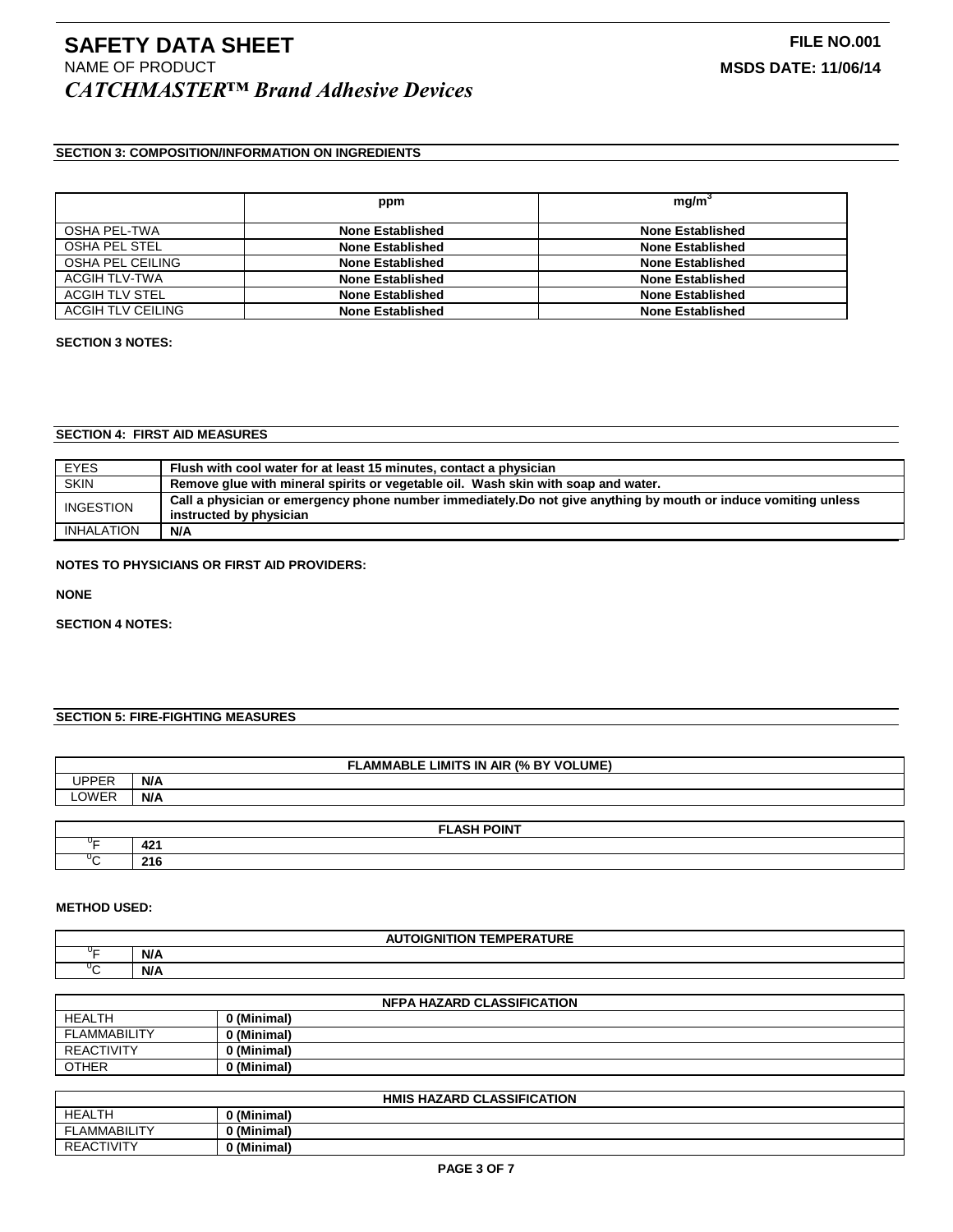### **HMIS HAZARD CLASSIFICATION**

| <b>COMMENTS</b>                    |                          |  |
|------------------------------------|--------------------------|--|
| EXTINGUISHING MEDIA                | Water, Foam or Inert Gas |  |
| SPECIAL FIRE FIGHTING PROCEDURES   | <b>None</b>              |  |
| UNUSUAL FIRE AND EXPLOSION HAZARDS | <b>None</b>              |  |
| HAZARDOUS DECOMPOSITION PRODUCTS   | <b>None</b>              |  |

#### **SECTION 5 NOTES:**

#### **SECTION 6: ACCIDENTAL RELEASE MEASURES**

#### **ACCIDENTAL RELEASE MEASURES:**

OTHER **0 (Minimal)**

Steps to be taken in the event the material is released or spilled: General clean up. Remove glue by applying mineral spirits to the spilled area, followed by washing the area with warm water and detergent.

#### **SECTION 6 NOTES:**

#### **SECTION 7: HANDLING AND STORAGE**

#### **HANDLING AND STORAGE:**

**Store at room temperature. The average shelf life is "Stable".**

#### **OTHER PRECAUTIONS:**

Store in original container in a cool, dust free environment.

#### **SECTION 7 NOTES:**

#### **SECTION 8: EXPOSURE CONTROLS/PERSONAL PROTECTION**

#### **ENGINEERING CONTROLS:**

| <b>PARAMETER</b>                          | <b>COMMENTS</b>                      |
|-------------------------------------------|--------------------------------------|
| <b>VENTILATION</b>                        | <b>Not Required</b>                  |
| <b>RESPIRATORY PROTECTION</b>             | <b>Not Required</b>                  |
| EYE PROTECTION                            | <b>Not Required</b>                  |
| <b>SKIN PROTECTION</b>                    | Gloves recommended. Otherwise, none. |
| OTHER PROTECTIVE CLOTHING<br>OR EQUIPMENT | <b>Not Required</b>                  |
| <b>WORK HYGIENIC PRACTICES</b>            | Not required                         |
| <b>EXPOSURE GUIDELINES</b>                | <b>Not Required</b>                  |

#### **SECTION 8 NOTES:**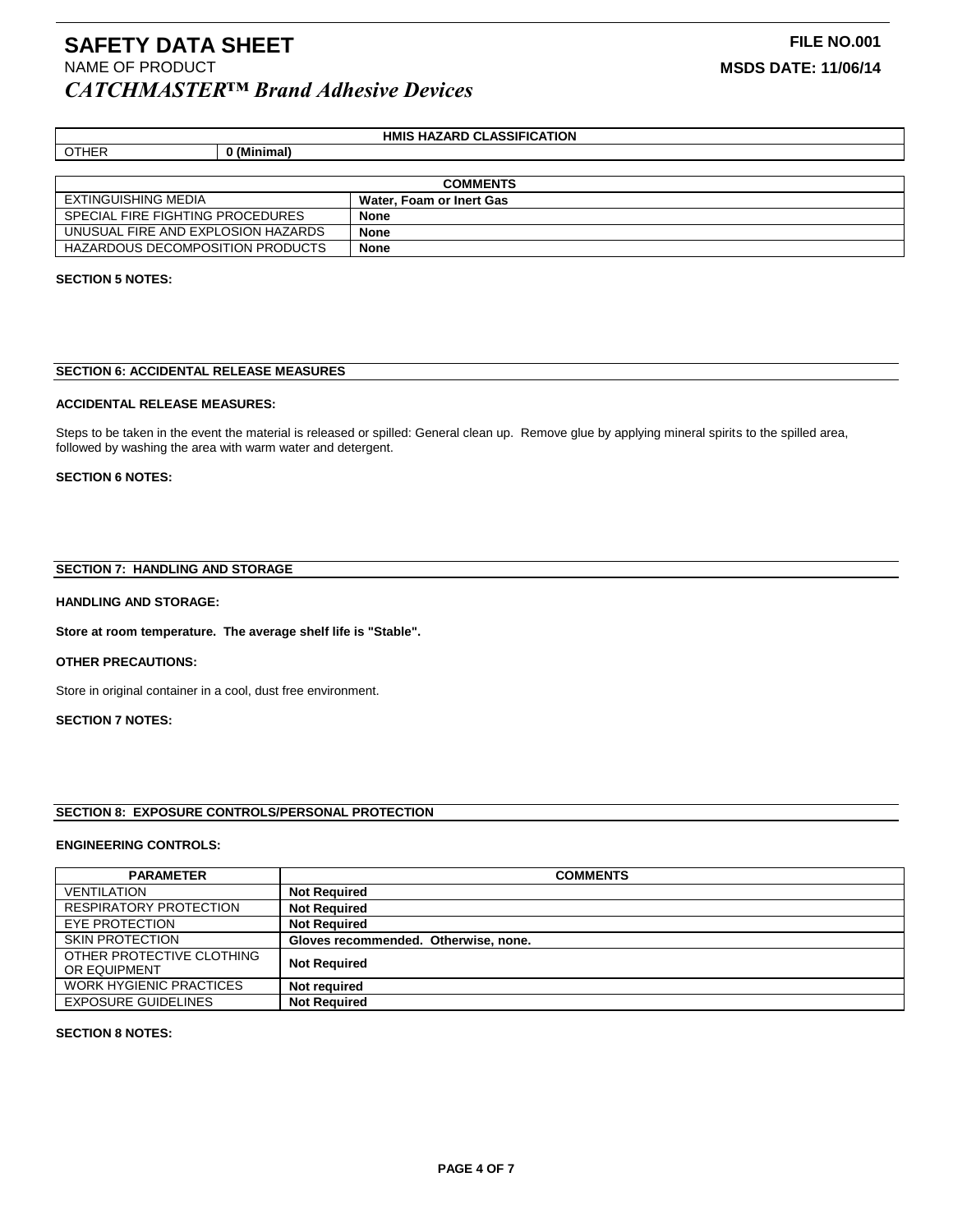# **SECTION 9: PHYSICAL AND CHEMICAL PROPERTIES**

#### **APPEARANCE:**

| <b>PARAMETER</b>                                         | <b>COMMENTS</b>                                      |
|----------------------------------------------------------|------------------------------------------------------|
| <b>ODOR</b>                                              | <b>Scent Free or Non-Allergenic Synthetic Scents</b> |
| PHYSICAL STATE                                           | <b>Solid</b>                                         |
| <b>pH AS SUPPLIED</b>                                    | <b>Neutral</b>                                       |
| pH (Other)                                               | N/A                                                  |
| BOILING POINT ( <sup>O</sup> F)                          | N/A                                                  |
| BOILING POINT ( <sup>O</sup> C)                          | N/A                                                  |
| MELTING POINT $(^0F)$                                    | 171.39                                               |
| MELTING POINT $(^0C)$                                    | 77.44                                                |
| VAPOR PRESSURE (mm Hg) @ <sup>0</sup> F                  | N/A                                                  |
| VAPOR PRESSURE (mm Hg) @ <sup>0</sup> C                  | N/A                                                  |
| VAPOR DENSITY (AIR = 1) $\textcircled{a}$ <sup>0</sup> F | N/A                                                  |
| ್ದ<br>VAPOR DENSITY (AIR = 1) $@$                        | N/A                                                  |
| $^0$ F<br>SPECIFIC GRAVITY (H2O = 1) @                   | N/A                                                  |
| $^{\circ}$ C<br>SPECIFIC GRAVITY (H2O = 1) $@$           | N/A                                                  |
| EVAPORATION RATE BASIS (=1)                              |                                                      |
| SOLUBILITY IN WATER                                      | N/A                                                  |
| PERCENT SOLIDS BY WEIGHT                                 | 100%                                                 |
| PERCENT VOLATILE BY WEIGHT                               | N/A                                                  |
| 0 <sub>F</sub><br>PERCENT VOLATILE BY VOLUME @           | N/A                                                  |
| PERCENT VOLATILE BY VOLUME @ C                           | N/A                                                  |
| VOLATILE ORGANIC COMPOUNDS (VOC) WITH WATER: LBS/GAL     | N/A                                                  |
| VOLATILE ORGANIC COMPOUNDS (VOC) WITHOUT WATER : LBS/GAL | N/A                                                  |
| <b>MOLECULAR WEIGHT</b>                                  |                                                      |
| VISCOSITY @ 221 $\mathrm{^0F}$                           | 9629 cP                                              |
| VISCOSITY @ 105 °C                                       | 9629 cP                                              |

### **SECTION 9 NOTES:**

### **SECTION 10: STABILITY AND REACTIVITY**

| ACCICIATION<br>$\sim$<br>ωn | <b>COMMENTS</b> |
|-----------------------------|-----------------|
| <b>STABLE</b>               | . .             |
| <b>UNSTABLE</b>             |                 |

### **STABILITY:**

| <b>CLASSIFICATION</b>                  | <b>COMMENTS</b>       |
|----------------------------------------|-----------------------|
| CONDITIONS TO AVOID (STABILITY)        | <b>None</b>           |
| INCOMPATIBILITY (MATERIAL TO AVOID)    | <b>None</b>           |
| HAZARDOUS DECOMPOSITION OR BY-PRODUCTS | <b>None</b>           |
| HAZARDOUS POLYMERIZATION               | <b>None</b>           |
| CONDITIONS TO AVOID (POLYMERIZATION)   | <b>Will Not Occur</b> |

#### **SECTION 10 NOTES:**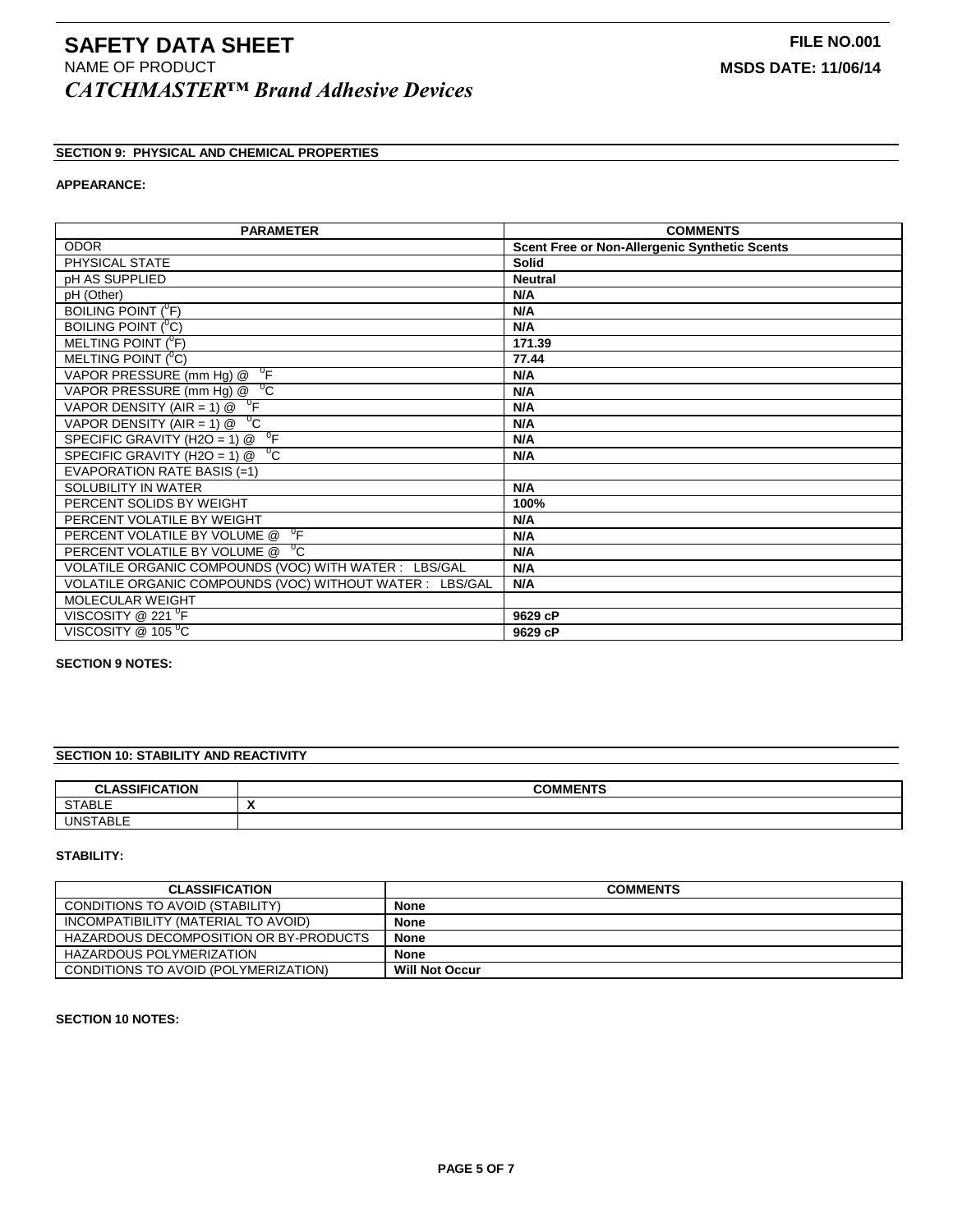#### SECTION 11: TOXICOLOGICAL INFORMATION

TOXICOLOGICAL INFORMATION: None

SECTION 11 NOTES:

# SECTION 12: ECOLOGICAL INFORMATION

ECOLOGICAL INFORMATION: None

SECTION 12 NOTES:

#### SECTION 13: DISPOSAL CONSIDERATIONS

#### WASTE DISPOSAL METHOD:

Wastes resulting from use may be disosed of on-site or at an approved waste disposal facility. Dispose of wastes in accordance with all applicable Federal, State and Local regulations

RCRA HAZARD CLASS:

#### **SECTION 13 NOTES:**

#### SECTION 14: TRANSPORT INFORMATION

#### **U.S. DEPARTMENT OF TRANSPORTATION**

| <b>PARAMETER</b>            | <b>COMMENTS</b>      |
|-----------------------------|----------------------|
| <b>PROPER SHIPPING NAME</b> | <b>Not Reauired</b>  |
| <b>HAZARD CLASS</b>         | <b>Non-Hazardous</b> |
| <b>ID NUMBER</b>            | <b>Not Required</b>  |
| <b>PACKING GROUP</b>        | <b>Not Required</b>  |
| <b>LABEL STATEMENT</b>      | <b>None Required</b> |

#### **WATER TRANSPORTATION**

| <b>PARAMETER</b>            | <b>COMMENTS</b>      |
|-----------------------------|----------------------|
| <b>PROPER SHIPPING NAME</b> | <b>Not Required</b>  |
| HAZARD CLASS                | <b>Non-Hazardous</b> |
| <b>ID NUMBER</b>            | <b>Not Required</b>  |
| <b>PACKING GROUP</b>        | <b>Not Reauired</b>  |
| LABEL STATEMENTS            | <b>None Required</b> |

#### **AIR TRANSPORTATION**

| <b>BABARETER</b><br>PARAMETER                                    | <b>COMMENTS</b>           |
|------------------------------------------------------------------|---------------------------|
| $\cdots$<br>PR<br><b>SHIPPING</b><br>ог<br>NAME<br>LIV<br>$\sim$ | <b>Not</b><br>rt Reauired |